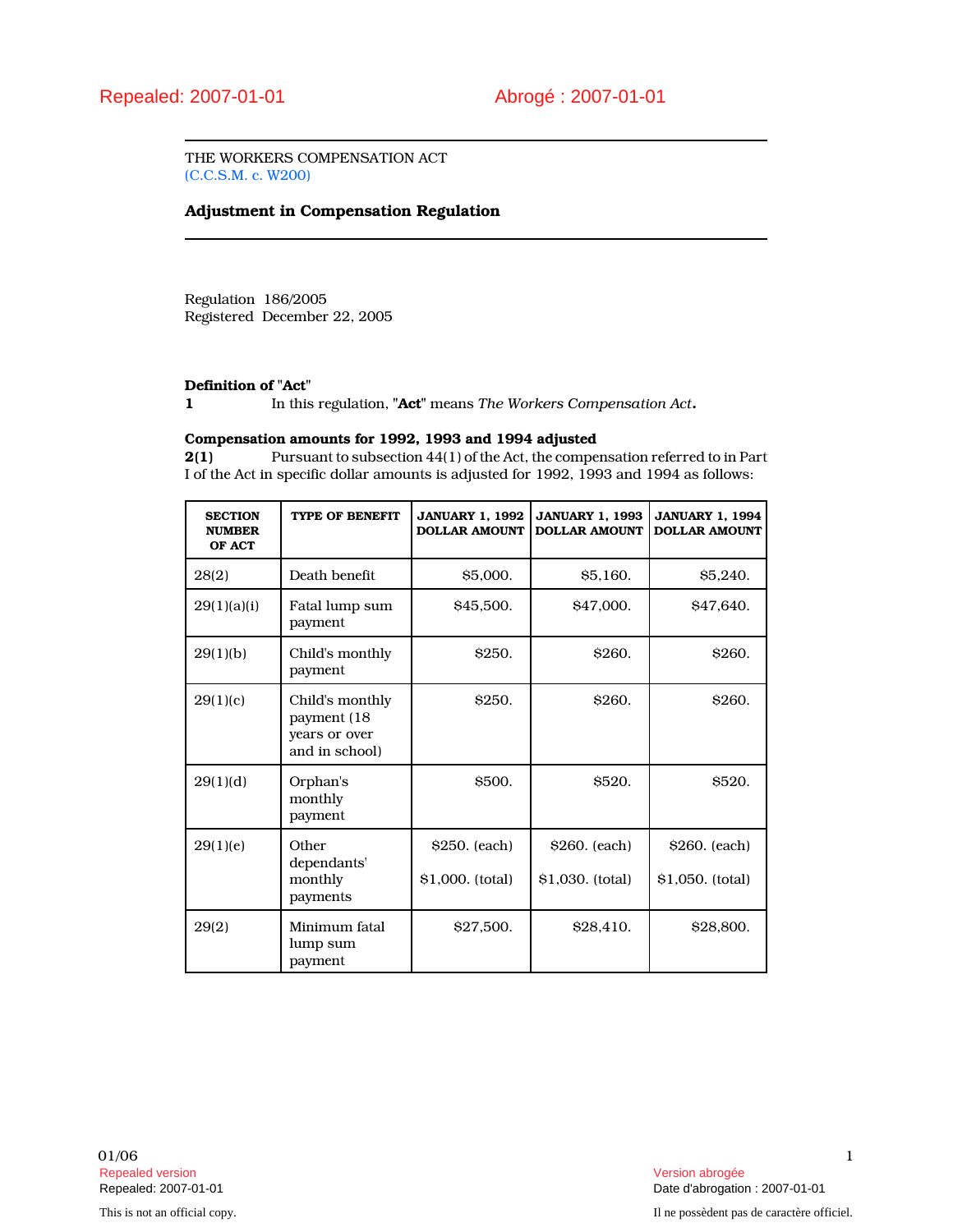| <b>SECTION</b><br><b>NUMBER</b><br>OF ACT | TYPE OF BENEFIT                   | <b>JANUARY 1, 1992</b><br><b>DOLLAR AMOUNT</b> | <b>JANUARY 1, 1993</b><br><b>DOLLAR AMOUNT</b> | <b>JANUARY 1, 1994</b><br><b>DOLLAR AMOUNT</b> |
|-------------------------------------------|-----------------------------------|------------------------------------------------|------------------------------------------------|------------------------------------------------|
| 31(1)                                     | Monthly limit for<br>children     | \$1,000.                                       | \$1,030.                                       | \$1,050.                                       |
| 31(2)                                     | Monthly limit for<br>dependants   | \$2,000.                                       | \$2,070.                                       | \$2,090.                                       |
| 38(2)(a)                                  | Impairment<br>lump sum<br>payment | <b>S500.</b>                                   | <b>S520.</b>                                   | \$520.                                         |
| 38(2)(b)<br>and $(c)$                     | Impairment<br>lump sum<br>payment | \$1,000.                                       | \$1,030.                                       | \$1,050.                                       |

### Compensation amounts for 1995, 1996 and 1997 adjusted

2(2) Pursuant to subsection 44(1) of the Act, the compensation referred to in Part I of the Act in specific dollar amounts is adjusted for 1995, 1996 and 1997 as follows:

| <b>SECTION</b><br><b>NUMBER</b><br>OF ACT | <b>TYPE OF BENEFIT</b>                                             | <b>JANUARY 1, 1995</b><br><b>DOLLAR AMOUNT</b> | <b>JANUARY 1, 1996</b><br><b>DOLLAR AMOUNT</b> | <b>JANUARY 1, 1997</b><br><b>DOLLAR AMOUNT</b> |
|-------------------------------------------|--------------------------------------------------------------------|------------------------------------------------|------------------------------------------------|------------------------------------------------|
| 28(2)                                     | Death benefit                                                      | \$5,290.                                       | \$5,340.                                       | S5.440.                                        |
| 29(1)(a)(i)                               | Fatal lump sum<br>payment                                          | \$48,160.                                      | \$48,610.                                      | \$49,530.                                      |
| 29(1)(b)                                  | Child's monthly<br>payment                                         | <b>S260.</b>                                   | <b>S270.</b>                                   | <b>S270.</b>                                   |
| 29(1)(c)                                  | Child's monthly<br>payment (18)<br>years or over<br>and in school) | <b>S260.</b>                                   | <b>S270.</b>                                   | <b>S270.</b>                                   |
| 29(1)(d)                                  | Orphan's<br>monthly<br>payment                                     | <b>S530.</b>                                   | <b>S530.</b>                                   | S540.                                          |
| 29(1)(e)                                  | Other<br>dependants'<br>monthly<br>payments                        | \$260. (each)<br>\$1,060. (total)              | \$270. (each)<br>\$1,070.(total)               | \$270. (each)<br>\$1,090. (total)              |
| 29(2)                                     | Minimum fatal<br>lump sum<br>payment                               | <b>\$29.110.</b>                               | \$29,380.                                      | \$29,930.                                      |
| 31(1)                                     | Monthly limit for<br>children                                      | \$1,060.                                       | \$1,070.                                       | \$1,090.                                       |
| 31(2)                                     | Monthly limit for<br>dependants                                    | \$2,120.                                       | <b>S2.140.</b>                                 | <b>\$2.180.</b>                                |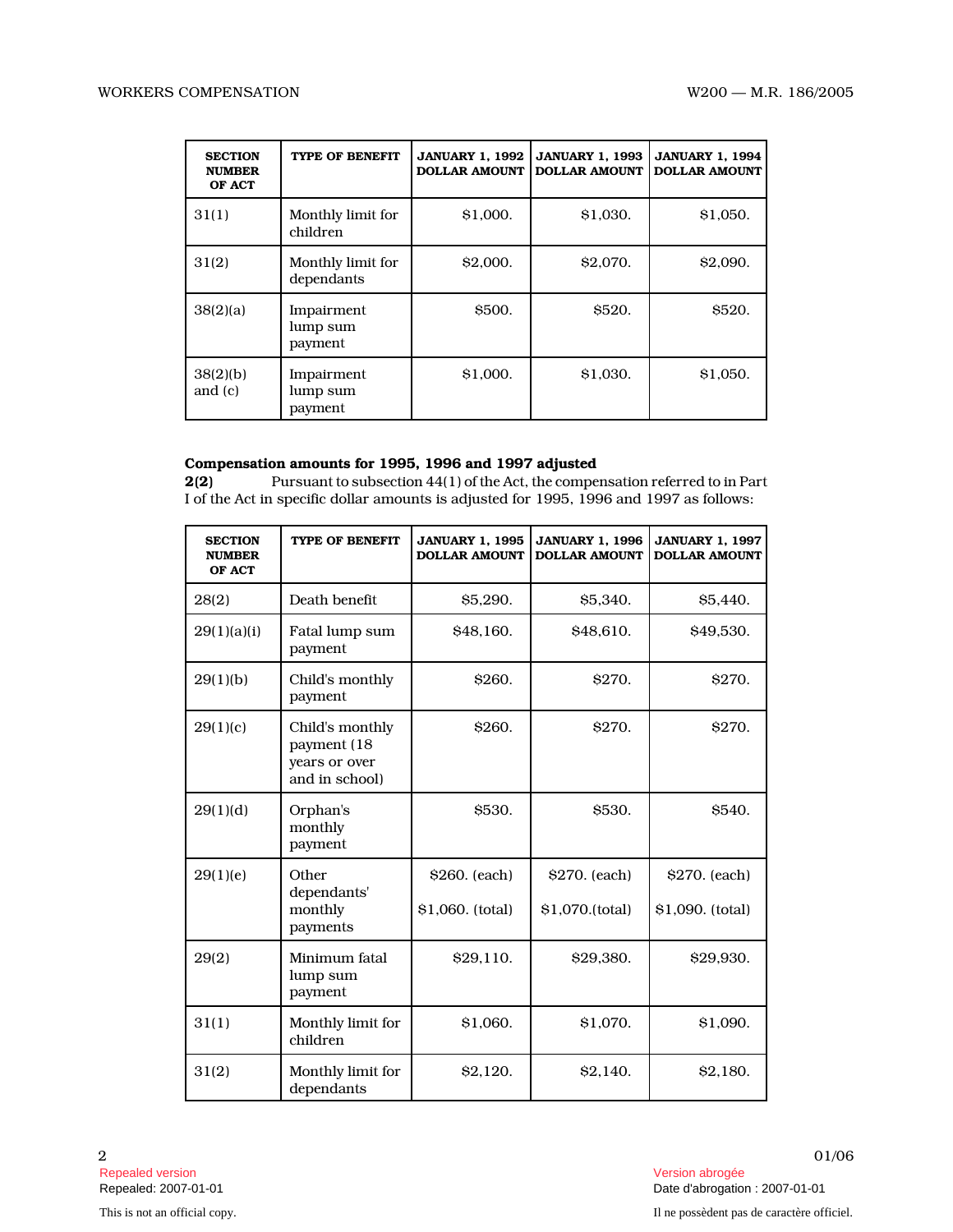| <b>SECTION</b><br><b>NUMBER</b><br>OF ACT | <b>TYPE OF BENEFIT</b>            | <b>JANUARY 1, 1995</b><br><b>DOLLAR AMOUNT</b> | <b>JANUARY 1, 1996</b><br><b>DOLLAR AMOUNT</b> | <b>JANUARY 1, 1997</b><br><b>DOLLAR AMOUNT</b> |
|-------------------------------------------|-----------------------------------|------------------------------------------------|------------------------------------------------|------------------------------------------------|
| 38(2)(a)                                  | Impairment<br>lump sum<br>payment | <b>S530.</b>                                   | <b>\$530.</b>                                  | <b>\$540.</b>                                  |
| 38(2)(b)<br>and $(c)$                     | Impairment<br>lump sum<br>payment | \$1.060.                                       | \$1.070.                                       | \$1.090.                                       |

# **Compensation amounts for 1998, 1999 and 2000 adjusted**  $2(3)$  Pursuant to subsection  $44(1)$  of the Act, the comper

Pursuant to subsection 44(1) of the Act, the compensation referred to in Part I of the Act in specific dollar amounts is adjusted for 1998, 1999 and 2000 as follows:

| <b>SECTION</b><br><b>NUMBER</b><br>OF ACT | <b>TYPE OF BENEFIT</b>                                            | <b>JANUARY 1, 1998</b><br><b>DOLLAR AMOUNT</b> | <b>JANUARY 1, 1999</b><br><b>DOLLAR AMOUNT</b> | <b>JANUARY 1, 2000</b><br><b>DOLLAR AMOUNT</b> |
|-------------------------------------------|-------------------------------------------------------------------|------------------------------------------------|------------------------------------------------|------------------------------------------------|
| 28(2)                                     | Death benefit                                                     | \$5.540.                                       | \$5,660.                                       | \$5.790.                                       |
| 29(1)(a)(i)                               | Fatal lump sum<br>payment                                         | \$50,380.                                      | \$51,460.                                      | \$52,720.                                      |
| 29(1)(b)                                  | Child's monthly<br>payment                                        | \$280.                                         | <b>\$280.</b>                                  | <b>\$290.</b>                                  |
| 29(1)(c)                                  | Child's monthly<br>payment<br>(18 years or over<br>and in school) | \$280.                                         | <b>\$280.</b>                                  | <b>\$290.</b>                                  |
| 29(1)(d)                                  | Orphan's<br>monthly<br>payment                                    | \$550.                                         | \$570.                                         | <b>\$580.</b>                                  |
| 29(1)(e)                                  | Other<br>dependants'<br>monthly<br>payments                       | \$280. (each)<br>\$1,110. (total)              | \$280. (each)<br>\$1,130. (total)              | \$290. (each)<br>\$1,160. (total)              |
| 29(2)                                     | Minimum fatal<br>lump sum<br>payment                              | \$30,450.                                      | \$31,100.                                      | \$31,870.                                      |
| 31(1)                                     | Monthly limit for<br>children                                     | \$1,110.                                       | \$1,130.                                       | \$1,160.                                       |
| 31(2)                                     | Monthly limit for<br>dependants                                   | \$2,210.                                       | \$2.260.                                       | \$2,320.                                       |
| 38(2)(a)                                  | Impairment<br>lump sum<br>payment                                 | <b>S550.</b>                                   | <b>\$570.</b>                                  | <b>\$580.</b>                                  |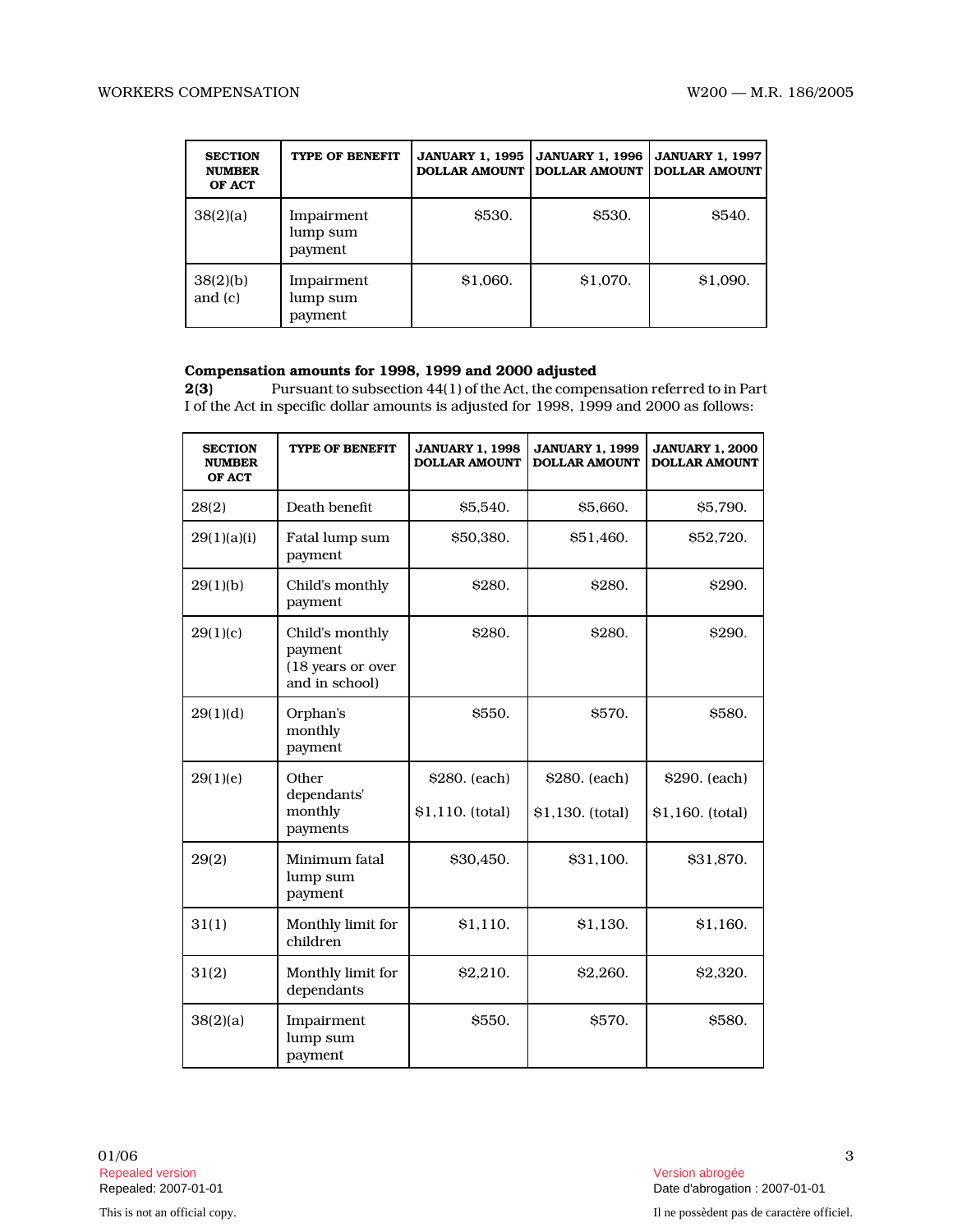| <b>SECTION</b><br><b>NUMBER</b><br>OF ACT | <b>TYPE OF BENEFIT</b>            | <b>JANUARY 1.1998</b><br><b>DOLLAR AMOUNT</b> | <b>JANUARY 1, 1999</b><br><b>DOLLAR AMOUNT</b> | <b>JANUARY 1.2000</b><br><b>DOLLAR AMOUNT</b> |
|-------------------------------------------|-----------------------------------|-----------------------------------------------|------------------------------------------------|-----------------------------------------------|
| 38(2)(b)<br>and $(c)$                     | Impairment<br>lump sum<br>payment | \$1,110.                                      | \$1,130.                                       | \$1,160.                                      |

## Compensation amounts for 2001, 2002 and 2003 adjusted

2(4) Pursuant to subsection 44(1) of the Act, the compensation referred to in Part I of the Act in specific dollar amounts is adjusted for 2001, 2002 and 2003 as follows:

| <b>SECTION</b><br><b>NUMBER</b><br>OF ACT | <b>TYPE OF BENEFIT</b>                                            | <b>JANUARY 1, 2001</b><br><b>DOLLAR AMOUNT</b> | <b>JANUARY 1, 2002</b><br><b>DOLLAR AMOUNT</b> | <b>JANUARY 1, 2003</b><br><b>DOLLAR AMOUNT</b> |
|-------------------------------------------|-------------------------------------------------------------------|------------------------------------------------|------------------------------------------------|------------------------------------------------|
| 28(2)                                     | Death benefit                                                     | \$5,880.                                       | \$6,000.                                       | \$6,110.                                       |
| 29(1)(a)(i)                               | Fatal lump sum<br>payment                                         | \$53,510.                                      | \$54,590.                                      | \$55,620.                                      |
| 29(1)(b)                                  | Child's monthly<br>payment                                        | \$290.                                         | \$300.                                         | \$310.                                         |
| 29(1)(c)                                  | Child's monthly<br>payment<br>(18 years or over<br>and in school) | <b>S290.</b>                                   | \$300.                                         | \$310.                                         |
| 29(1)(d)                                  | Orphan's<br>monthly<br>payment                                    | S590.                                          | <b>S600.</b>                                   | <b>S610.</b>                                   |
| 29(1)(e)                                  | Other<br>dependants'                                              | \$290. (each)                                  | \$300. (each)                                  | \$310. (each)                                  |
|                                           | monthly<br>payments                                               | \$1,180. (total)                               | \$1,200. (total)                               | \$1,220. (total)                               |
| 29(2)                                     | Minimum fatal<br>lump sum<br>payment                              | \$32,340.                                      | \$32,990.                                      | \$33,610.                                      |
| 31(1)                                     | Monthly limit for<br>children                                     | \$1,180.                                       | \$1,200.                                       | \$1,220.                                       |
| 31(2)                                     | Monthly limit for<br>dependants                                   | \$2,350.                                       | \$2,400.                                       | \$2,440.                                       |
| 38(2)(a)                                  | Impairment<br>lump sum<br>payment                                 | S590.                                          | <b>\$600.</b>                                  | S610.                                          |
| 38(2)(b)<br>and (c)                       | Impairment<br>lump sum<br>payment                                 | \$1,180.                                       | \$1,200.                                       | \$1,220.                                       |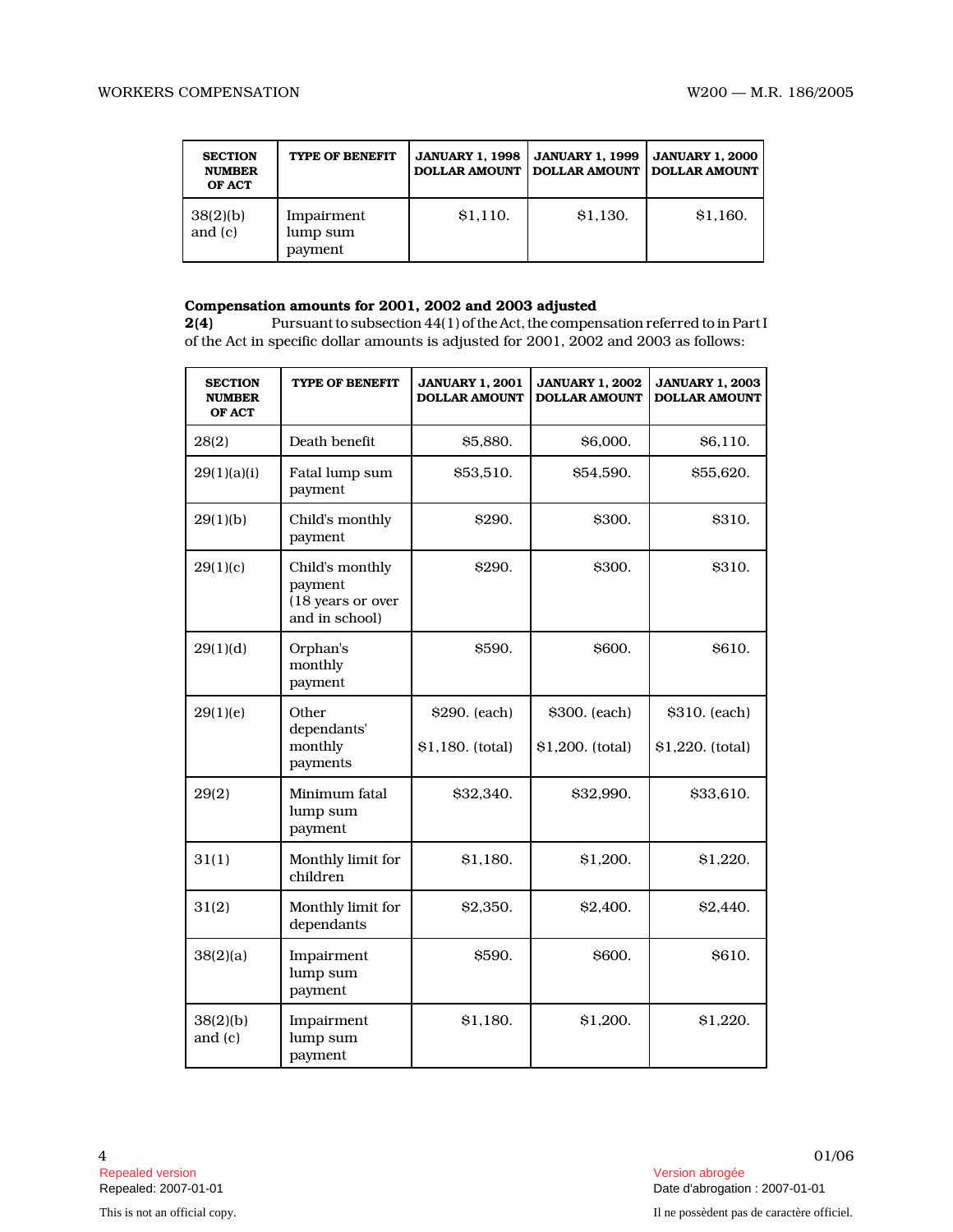### Compensation amounts 2004 and 2005 adjusted

2(5) Pursuant to subsection 44(1) of the Act, the compensation referred to in Part I of the Act in specific dollar amounts is adjusted for 2004 and 2005 as follows:

| <b>SECTION</b><br><b>NUMBER</b><br>OF ACT | <b>TYPE OF BENEFIT</b>                                         | <b>JANUARY 1, 2004</b><br><b>DOLLAR AMOUNT</b> | <b>JANUARY 1, 2005</b><br><b>DOLLAR AMOUNT</b> |
|-------------------------------------------|----------------------------------------------------------------|------------------------------------------------|------------------------------------------------|
| 28(2)                                     | Death benefit                                                  | S <sub>6.190</sub> .                           | \$6,400.                                       |
| 29(1)(a)(i)                               | Fatal lump sum payment                                         | \$56,310.                                      | \$58,260.                                      |
| 29(1)(b)                                  | Child's monthly payment                                        | <b>S310.</b>                                   | <b>\$320.</b>                                  |
| 29(1)(c)                                  | Child's monthly payment<br>(18 years or over and in<br>school) | <b>\$310.</b>                                  | <b>\$320.</b>                                  |
| 29(1)(d)                                  | Orphan's monthly<br>payment                                    | <b>S620.</b>                                   | <b>S640.</b>                                   |
| 29(1)(e)                                  | Other dependants' monthly                                      | \$310. (each)                                  | \$320. (each)                                  |
|                                           | payments                                                       | \$1,240. (total)                               | \$1,280. (total)                               |
| 29(2)                                     | Minimum fatal lump sum<br>payment                              | \$34,030.                                      | \$35,210.                                      |
| 31(1)                                     | Monthly limit for children                                     | \$1,240.                                       | \$1,280.                                       |
| 31(2)                                     | Monthly limit for<br>dependants                                | \$2,480.                                       | \$2,560.                                       |
| 38(2)(a)                                  | Impairment lump sum<br>payment                                 | <b>S620.</b>                                   | <b>S640.</b>                                   |
| $38(2)(b)$ and<br>(c)                     | Impairment lump sum<br>payment                                 | \$1.240.                                       | \$1.280.                                       |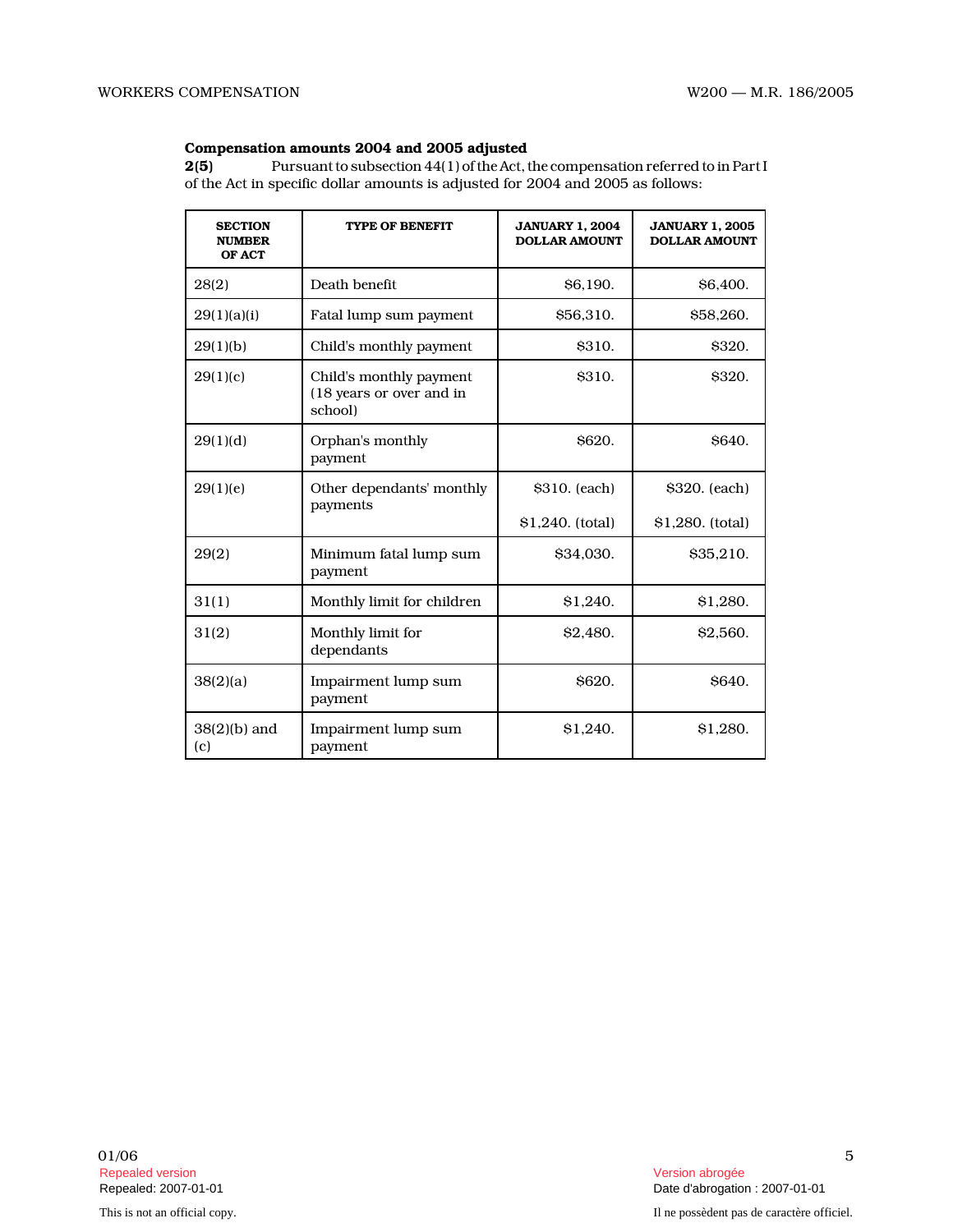#### Compensation amounts for 2006 adjusted or established

2(6) Pursuant to subsection 44(1) of the Act, the compensation referred to in Part I of the Act in specific dollar amounts is adjusted or established for 2006 as follows:

| <b>SECTION NUMBER</b><br>OF ACT | <b>TYPE OF BENEFIT</b>                                      | <b>JANUARY 1, 2006</b><br><b>DOLLAR AMOUNT</b>                                   |
|---------------------------------|-------------------------------------------------------------|----------------------------------------------------------------------------------|
| 28(2)                           | Death benefit                                               | \$9,310.                                                                         |
| 29(1)(a)(i)                     | Fatal lump sum payment                                      | \$60,490.                                                                        |
| 29(1)(b)                        | Child's monthly payment                                     | \$330.                                                                           |
| 29(1)(c)                        | Child's monthly payment (18 years<br>or over and in school) | <b>\$330.</b>                                                                    |
| 29(1)(d)                        | Orphan's monthly payment                                    | \$660.                                                                           |
| 29(1)(e)                        | Other dependants' monthly                                   | \$330. (each)                                                                    |
|                                 | payments                                                    | \$1,330. (total)                                                                 |
| 31(1)                           | Monthly limit for children                                  | \$1,330.                                                                         |
| 31(2)                           | Monthly limit for dependants                                | \$2,660.                                                                         |
| 38(2)(a)                        | Impairment lump sum payment,<br>less than 30%               | \$1,030. for each full<br>1% of impairment                                       |
| 38(2)(b)                        | Impairment lump sum payment,<br>30% or greater              | \$30,900. plus \$1,240.<br>for each full 1% of<br>impairment in<br>excess of 30% |

#### Maximum annual earnings prescribed

3 Pursuant to clause 68(1)(f) of the Act, the maximum annual earnings established under subsection 46(2) of the Act for accidents occurring after December 31, 1991 and before January 1, 2006 are prescribed as follows:

| <b>APPLICABLE ANNUAL PERIOD</b>     | <b>MAXIMUM</b><br><b>ANNUAL EARNINGS</b> |
|-------------------------------------|------------------------------------------|
| January 1, 1992 — December 31, 1992 | \$45,500.                                |
| January 1, 1993 — December 31, 1993 | \$47,000.                                |
| January 1, 1994 — December 31, 1994 | \$47.640.                                |
| January 1, 1995 — December 31, 1995 | \$48,160.                                |
| January 1, 1996 — December 31, 1996 | \$48,610.                                |
| January 1, 1997 — December 31, 1997 | \$49.530.                                |
| January 1, 1998 – December 31, 1998 | \$50,380.                                |
| January 1, 1999 — December 31, 1999 | \$51.460.                                |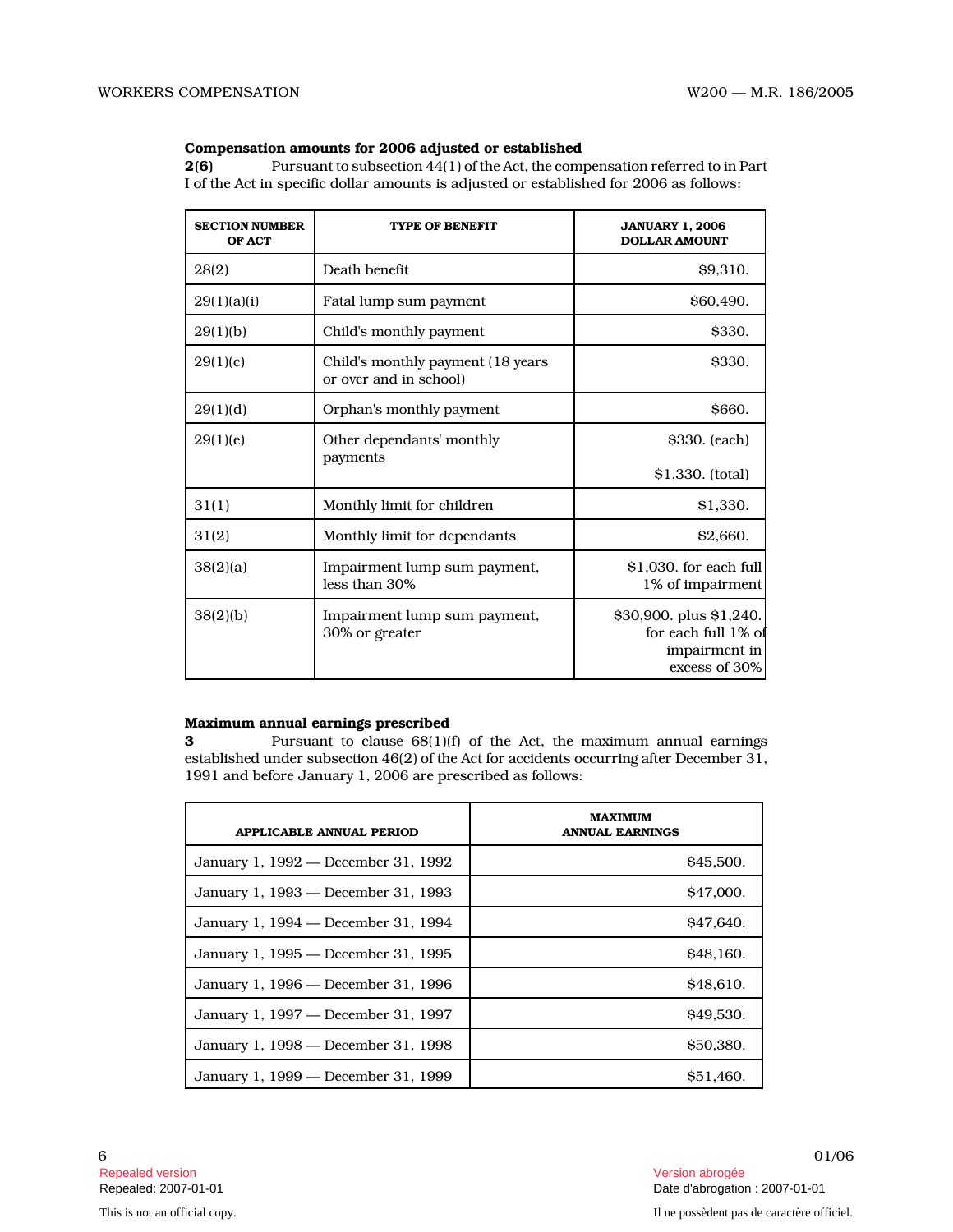| <b>APPLICABLE ANNUAL PERIOD</b>     | <b>MAXIMUM</b><br><b>ANNUAL EARNINGS</b> |
|-------------------------------------|------------------------------------------|
| January 1, 2000 — December 31, 2000 | \$52,720.                                |
| January 1, 2001 – December 31, 2001 | <b>S53.510.</b>                          |
| January 1, 2002 — December 31, 2002 | <b>S54.590.</b>                          |
| January 1, 2003 — December 31, 2003 | \$55,620.                                |
| January 1, 2004 — December 31, 2004 | \$56,310.                                |
| January 1, 2005 — December 31, 2005 | \$58,260.                                |
| January 1, 2006 — December 31, 2006 | S60.490.                                 |

### Minimum annual earnings prescribed

4 Pursuant to clause 68(1)(a) of the Act, the minimum annual earnings for 2006 are \$15,600.

### Repeal

5 The Adjustment in Compensation Regulation, Manitoba Regulation 232/2004, is repealed.